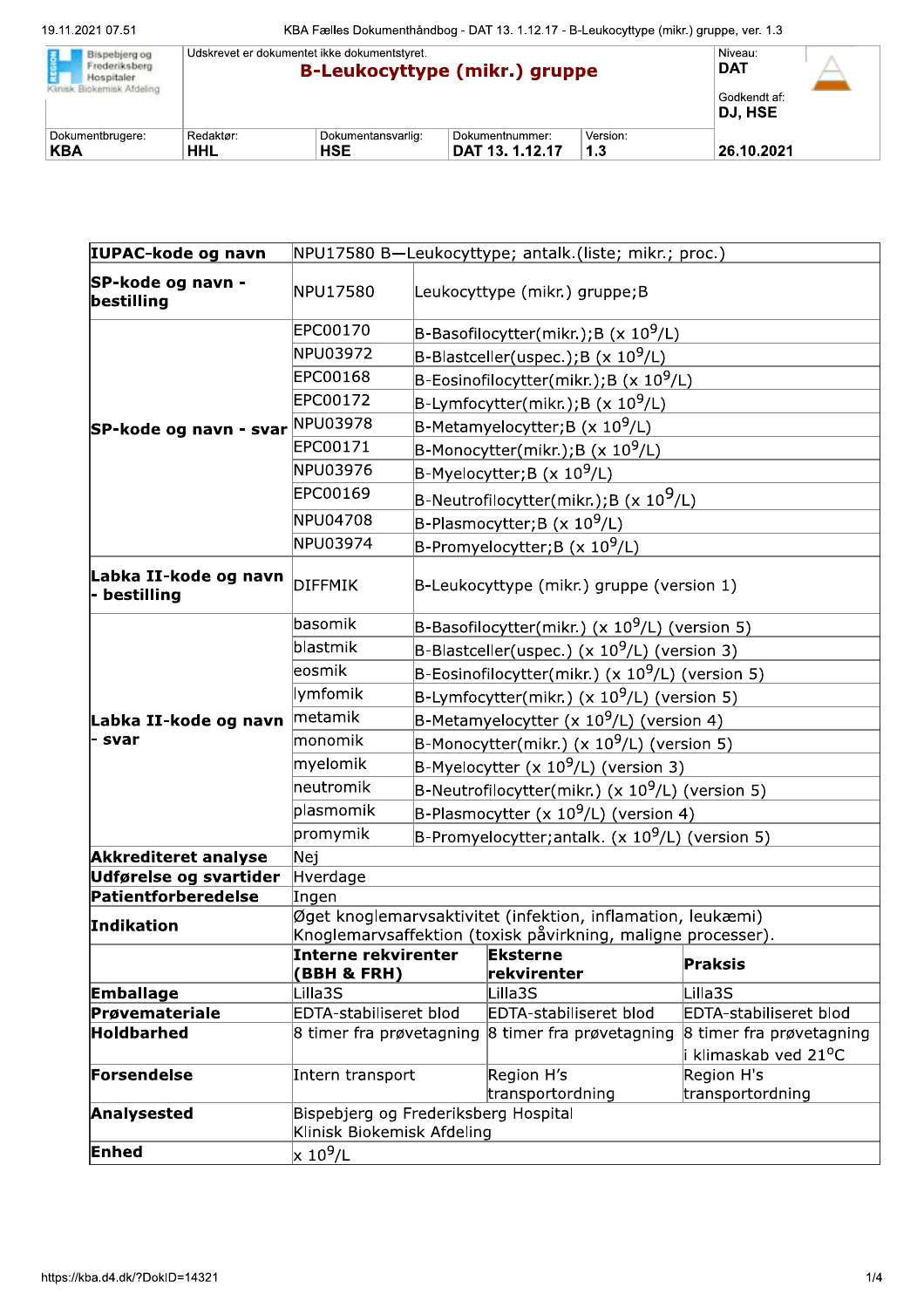| 021 07.51            |                      | KBA Fælles Dokumenthåndbog - DAT 13. 1.12.17 - B-Leukocyttype (mikr.) gruppe, ver. 1.3 |                 |
|----------------------|----------------------|----------------------------------------------------------------------------------------|-----------------|
|                      |                      |                                                                                        |                 |
|                      |                      |                                                                                        |                 |
|                      |                      | Køn og alder                                                                           | Reference-      |
|                      |                      |                                                                                        | interval        |
|                      | B-Basofilocytter     | Alle: 0 d - 14 d                                                                       | $ 0,01 - 0,50$  |
|                      |                      | Alle: 14 d - 6 mdr.                                                                    | $ 0,01 - 0,30$  |
|                      |                      | Alle: 6 mdr. - 18 år                                                                   | $ 0,01 - 0,10$  |
|                      |                      | Alle: 18 år - 125 år                                                                   | $ 0,01 - 0,10$  |
|                      | <b>B-Blastceller</b> | Alle: 12 år - 125 år                                                                   | $ 0,00 - 0,00 $ |
|                      |                      | Alle: 0 d - 2 mdr.                                                                     | $ 0,01 - 0,90$  |
|                      |                      | Alle: 2 mdr. - 6 mdr.                                                                  | $ 0,01 - 0,50$  |
|                      | B-Eosinofilocytter   | Alle: 6 mdr. - 14 år                                                                   | $ 0,05 - 0,70$  |
|                      |                      | Alle: 14 år - 18 år                                                                    | $ 0,03 - 0,60$  |
|                      |                      | Alle: 18 år - 125 år                                                                   | $ 0,01 - 0,50$  |
|                      |                      | Alle: 0 d - 2 mdr                                                                      | $ 1,75 - 9,14$  |
|                      |                      | Alle: 2 mdr - 6 mdr.                                                                   | $ 2,14 - 8,99$  |
| Referenceinterval    | B-Lymfocytter        | Alle: 6 mdr. - 6 år                                                                    | $ 1,83 - 7,85$  |
|                      |                      | Alle: 6 år - 13 år                                                                     | $ 1,32 - 4,07$  |
|                      |                      | Alle: 13 år - 18 år                                                                    | 1,20 - 3,60     |
|                      |                      | Alle: 18 år - 125 år                                                                   | $ 1,00 - 3,50$  |
|                      | B-Metamyelocytter    | Alle: 12 år - 125 år                                                                   | < 0,10          |
|                      | B-Monocytter         | Alle: 1 d - 14 d                                                                       | $0,52 - 1,77$   |
|                      |                      | Alle: 14 d - 2 mdr.                                                                    | $ 0,28 - 1,38$  |
|                      |                      | Alle: 2 mdr. - 6 mdr.                                                                  | $ 0,24 - 1,17$  |
|                      |                      | Alle: 6 mdr. - 18 år                                                                   | $ 0,21 - 0,77$  |
|                      |                      | Alle: 18 år - 125 år                                                                   | 0,20 - 0,80     |
|                      | B-Myelocytter        | Alle: 12 år - 125 år                                                                   | $ 0,00 - 0,00 $ |
|                      | B-Neutrofilocytter   | Alle: 0 d - 14 d                                                                       | $ 1,70 - 11,0$  |
|                      |                      | Alle: 14 d - 1 mdr.                                                                    | $ 1,30 - 11,0$  |
|                      |                      | Alle: 1 mdr. - 2 mdr.                                                                  | $ 0,83 - 4,68 $ |
|                      |                      | Alle: 2 mdr. - 6 mdr.                                                                  | $ 0,97 - 7,20$  |
|                      |                      | Alle: 6 mdr. - 14 år                                                                   | $ 1,60 - 6,70$  |
|                      |                      | Alle: 14 år - 18 år                                                                    | 2,00 - 9,60     |
|                      |                      | Alle: 18 år - 125 år                                                                   | $1,60 - 5,90$   |
|                      | B-Plasmocytter       | Alle: 12 år - 125 år                                                                   | < 0,10          |
|                      | B-Promyelocytter     | Alle: 12 år - 125 år                                                                   | < 0,10          |
| Beslutningsgrænse    |                      | Ved meget umodent præg kontaktes lægen telefonisk                                      |                 |
| Alarm- / ringegrænse |                      |                                                                                        |                 |
|                      |                      | Praktiserende læger: B-Neutrofilocytter: < 0,50 x $10^9$ /L                            |                 |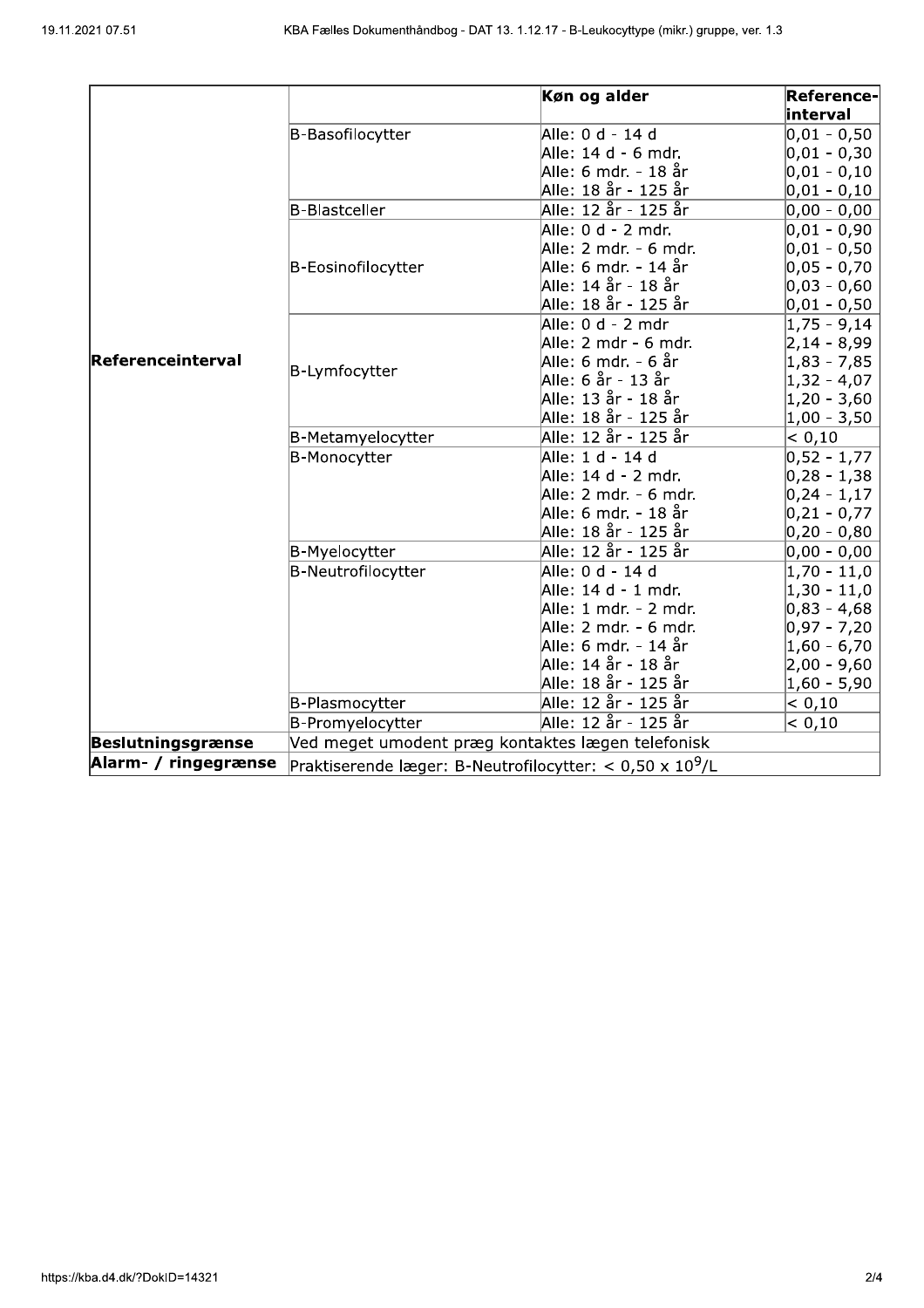| 21 07.51               | KBA Fælles Dokumenthåndbog - DAT 13. 1.12.17 - B-Leukocyttype (mikr.) gruppe, ver. 1.3 |                    |             |                         |
|------------------------|----------------------------------------------------------------------------------------|--------------------|-------------|-------------------------|
| Måleområde             | 0,00 - 440 x 10 <sup>9</sup> /L                                                        |                    |             |                         |
|                        |                                                                                        |                    |             |                         |
| Svarafgivelsesinterval | $ 0,00 - 440 \times 10^9$ /L                                                           | Nedre grænse       | Øvre grænse | <b>Decimaler</b>        |
|                        | B-Basofilocytter                                                                       | 0,00               | 10,00       | 2                       |
|                        |                                                                                        | 10,0               | 100,0       | $\overline{\mathbf{1}}$ |
|                        |                                                                                        | 100                | 440         | 0                       |
|                        | <b>B-Blastceller</b>                                                                   | 0,00               | 440,00      | $\overline{2}$          |
|                        | B-Eosinofilocytter                                                                     | 0,00               | 10,00       | $\overline{2}$          |
|                        |                                                                                        | 10,0               | 100,0       | $\overline{\mathbf{1}}$ |
|                        |                                                                                        | 100                | 440         | 0                       |
|                        | B-Lymfocytter                                                                          | 0,00               | 10,00       | $\overline{2}$          |
|                        |                                                                                        | 10,0               | 100,0       | $\vert$ 1               |
|                        |                                                                                        | 100                | 440         | O                       |
|                        | B-Metamyelocytter                                                                      | 0,00               | 10,00       | 2                       |
| Svarformat             |                                                                                        | 10,0               | 100,0       | $\vert$ 1               |
|                        |                                                                                        | 100                | 440         | 0                       |
|                        | B-Monocytter                                                                           | $\overline{0}$ ,00 | 10,00       | $\overline{2}$          |
|                        |                                                                                        | 10,0               | 100,0       | $\overline{\mathbf{1}}$ |
|                        |                                                                                        | $\overline{100}$   | 440         | $\overline{0}$          |
|                        | B-Myelocytter                                                                          | 0,00               | 440,00      | $\overline{2}$          |
|                        | B-Neutrofilicytter                                                                     | 0,00               | 10,00       | $\overline{2}$          |
|                        |                                                                                        | 10,0               | 100, 0      | $\vert$ 1               |
|                        |                                                                                        | 100                | 440         | 0                       |
|                        | B-Plasmocytter                                                                         | 0,00               | 10,00       | $\overline{2}$          |
|                        |                                                                                        | 10,0               | 100,0       | $\overline{\mathbf{1}}$ |
|                        |                                                                                        | 100                | 440         | O                       |
|                        | B-Promyelocytter                                                                       | 0,00               | 440,00      | $\overline{2}$          |

| Analysemetode                                                                               | Mikroskopi                                                                                                                     |  |  |  |  |
|---------------------------------------------------------------------------------------------|--------------------------------------------------------------------------------------------------------------------------------|--|--|--|--|
| <b>Apparatur</b>                                                                            | DI-60 - Cellavision                                                                                                            |  |  |  |  |
| Sporbarhed                                                                                  | Ikke relevant                                                                                                                  |  |  |  |  |
| Intern kvalitetskontrol                                                                     | Ugentlig kontrol af patientprøve                                                                                               |  |  |  |  |
| Kontrolniveau                                                                               |                                                                                                                                |  |  |  |  |
| Intermediær præcision (CV%)                                                                 |                                                                                                                                |  |  |  |  |
| Ekspanderet måleusikkerhed                                                                  |                                                                                                                                |  |  |  |  |
| $(k=2)$                                                                                     |                                                                                                                                |  |  |  |  |
|                                                                                             | Ved 2 prøver på samme patient (målt med ovennævnte analysemetode) er den                                                       |  |  |  |  |
| mindste klinisk signifikante forskel på 2 svar skønnet til                                  |                                                                                                                                |  |  |  |  |
| <b>Ekstern kvalitetskontrol</b><br>EQUALIS - 4190 SE - Equatorn/Cellavision - Leucocyttype, |                                                                                                                                |  |  |  |  |
|                                                                                             | differentialtælling af blodceller - 3 udsendelser/år                                                                           |  |  |  |  |
| Specificitet / interferens                                                                  |                                                                                                                                |  |  |  |  |
| Bemærkninger                                                                                | Ved maskinel differentialtælling kan der undertiden komme<br>resultatflag, hvis betydning for diagnostik/behandling ikke altid |  |  |  |  |
|                                                                                             | kan vurderes ud fra de oplysninger maskinen giver. I sådanne                                                                   |  |  |  |  |
|                                                                                             | tilfælde udføres en differentialtælling ved en visuel vurdering i                                                              |  |  |  |  |
|                                                                                             | mikroskop af et farvet udstrygningspræparat af blodet                                                                          |  |  |  |  |
| Reference                                                                                   | Automated Digital Cell Morphology Analyzer - DI-60 -                                                                           |  |  |  |  |
|                                                                                             | Brugsanvisning. SYSMEX CORPORATION 2015                                                                                        |  |  |  |  |